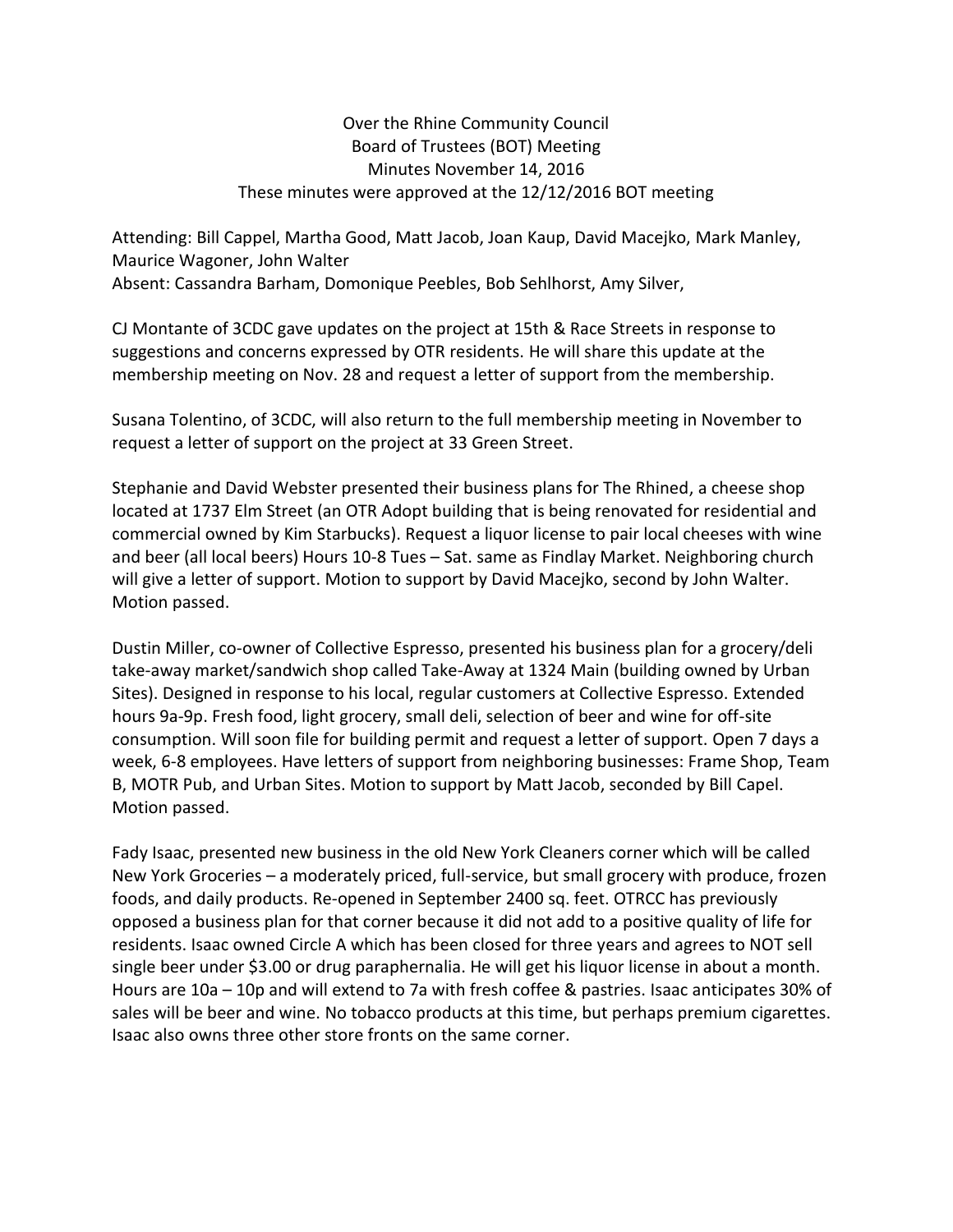Daniel Betts, CRC, will be arrange open community dialogues to discuss with residents about the properties CRC owns in OTR and Mt. Auburn and what could happen there. Myra Goldberg has been looking at pocket parks and we hope she will be a part of this process. Reviewed action items from last month's minutes. Motion to approve minutes by David Macejko, seconded by Matt Jacob. Motion passed.

Martha compared our membership list (about 130 people) to our Mail Chimp database (more than 700 people). We do not have a current member that does not have an email address in our database.

Bylaw reviews to clarify and consider when the bylaw committee convenes:

- Stagger terms of board members will reduce insurance costs
- Motions from floors can be tabled
- Ease of resident membership renewal
- Extending to business membership
- Five-day notice of items for vote and/or motions

One of the services in Elm Street Clinic departed October 25. What is the caliber of services still available for our residents? Maurice and Mark will invite them to our January Membership meeting to inform residents of their services and practices.

OTRCC representatives at upcoming meetings:

Mark will attend Tues afternoon Academic Meeting at Rothenberg Nov 15 at 3- 5p Maurice will attend Senior Center ribbon cutting on Thursday morning on Nov 17 at 10a John will attend the Elm & Liberty meeting on Friday Nov 18 at 9a Mark will attend Historic Conservation Board meeting on Nov. 21 that has 6 OTR parcels to review.

Matt reported that we did get our NSP funds for this year and it is deposited. It is reimbursement for what we spent on the NSP projects. We need to decide on the AIG the best of the AIG funds. Matt will advise what if any AIG amount is left to be directed.

NSP projects are starting to come in including some repeated events and some new projects – job fair with Cincinnati Works, flower pots, OTR Community Festival, insurance. It's critical that somebody has to own each project. David will talk with Cincinnati Works about conducting a job fair that has to be completed by the end of August.

Mark will reach out to membership at the Nov meeting. At Jan BOT we need to review and prepare to present to the full membership in January.

Mark met with Mary Ann Berry about how/when/where the OTR Community Festival can best serve our residents. Purpose was to expose residents to the services available in the neighborhood. Contact Center is being moved from Vine Street to Elm Street near the Elm Street Clinic south of Liberty.